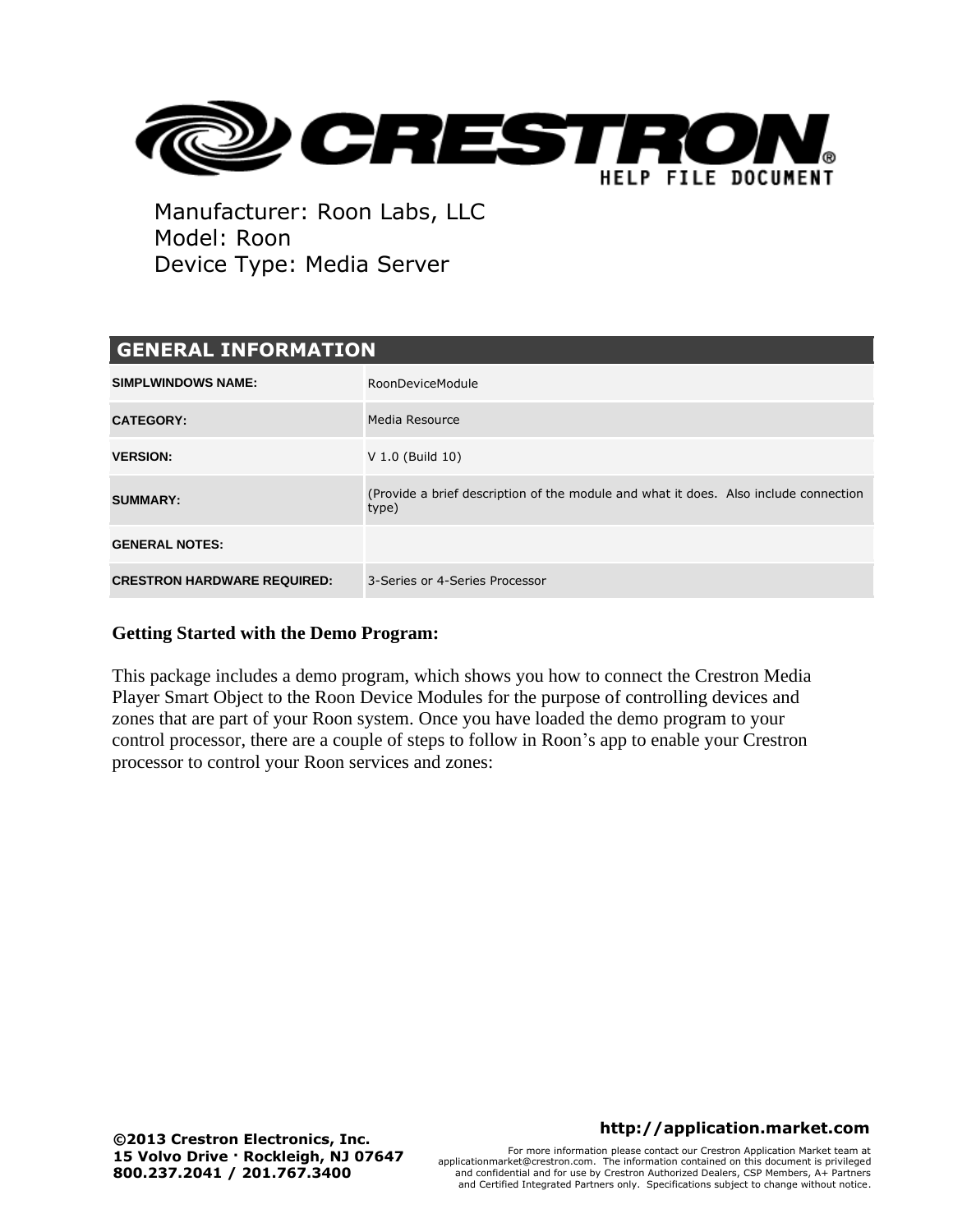

1. Enable the "Crestron 1.0" Extension that will be visible in the "Extensions" menu of Roon Settings once the demo program is running on your control processor:

| Settings ben-desktop    |                                                            | <b>Keyboard Shortcuts</b><br>About |
|-------------------------|------------------------------------------------------------|------------------------------------|
| General                 | Authorizations<br>View and/or remove previously authorized | View                               |
| Storage                 | extensions.                                                |                                    |
| Services                | <b>Discovered Roon Extensions</b>                          |                                    |
| Setup                   | Crestron 1.0                                               |                                    |
| Play Actions            | Roon Labs LLC                                              | Enable                             |
| Library                 |                                                            |                                    |
| Audio                   |                                                            |                                    |
| Backups                 |                                                            |                                    |
| Extensions              |                                                            |                                    |
| Account                 |                                                            |                                    |
| Dev                     |                                                            |                                    |
| Help Translate Roon!    |                                                            |                                    |
| As Language             |                                                            |                                    |
| English<br>$\checkmark$ |                                                            |                                    |

## **http://application.market.com**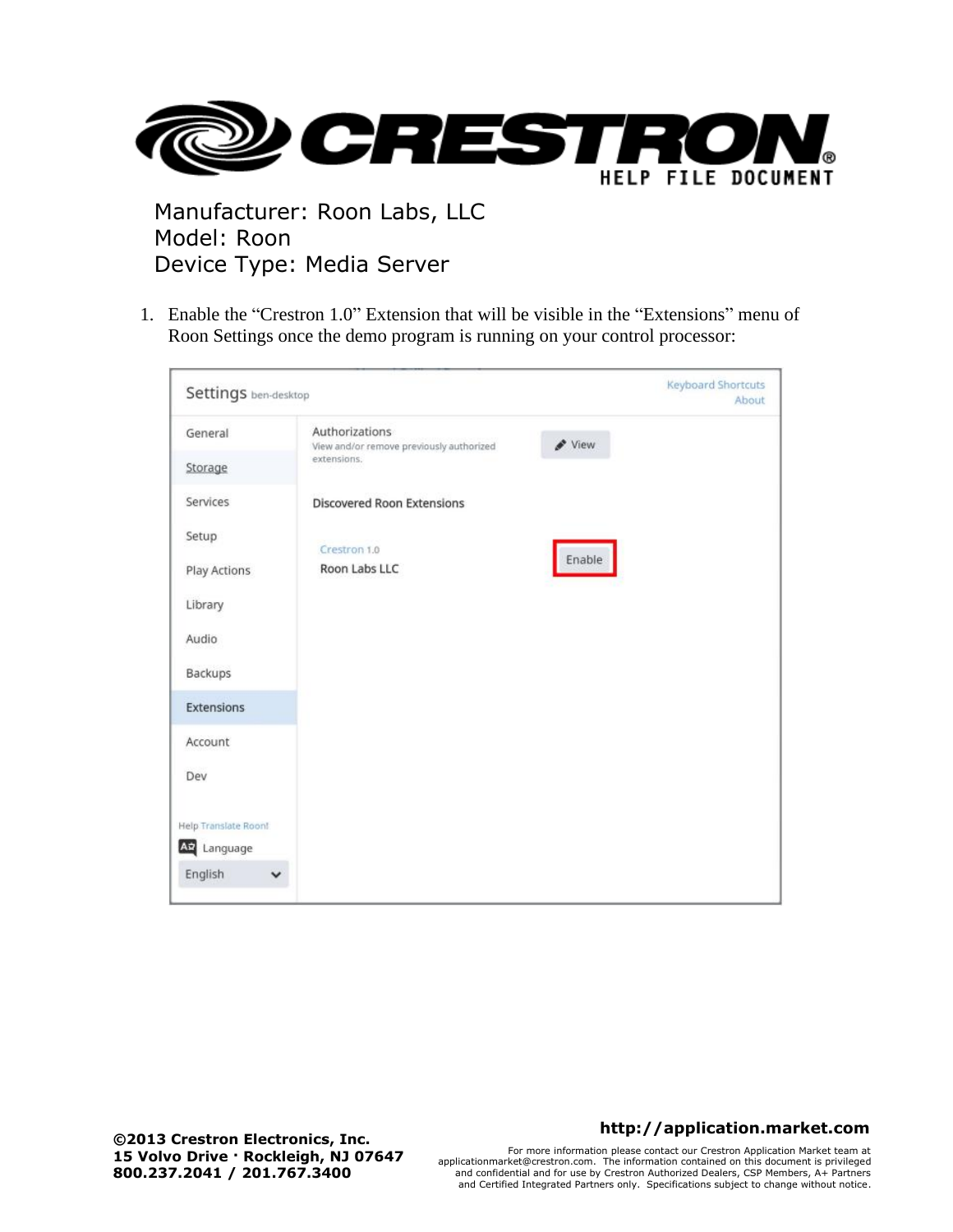

2. Associate each Zone within this extension (these are determined by the individual RoonDeviceModule symbols that exist in your program) with a corresponding Roon device/zone:

| <b>Extension Settings</b> |                  |  |
|---------------------------|------------------|--|
| Crestron 1.0 (build 7)    |                  |  |
| S-3.1: Zone 1             | Headphones       |  |
| S-3.2: Zone 2             | Chord Hugo TT HD |  |
| S-3.3: Zone 3             | DragonFly Red    |  |
| S-3.4: Zone 4             | System Output    |  |

**©2013 Crestron Electronics, Inc. 15 Volvo Drive · Rockleigh, NJ 07647 800.237.2041 / 201.767.3400**

#### **http://application.market.com**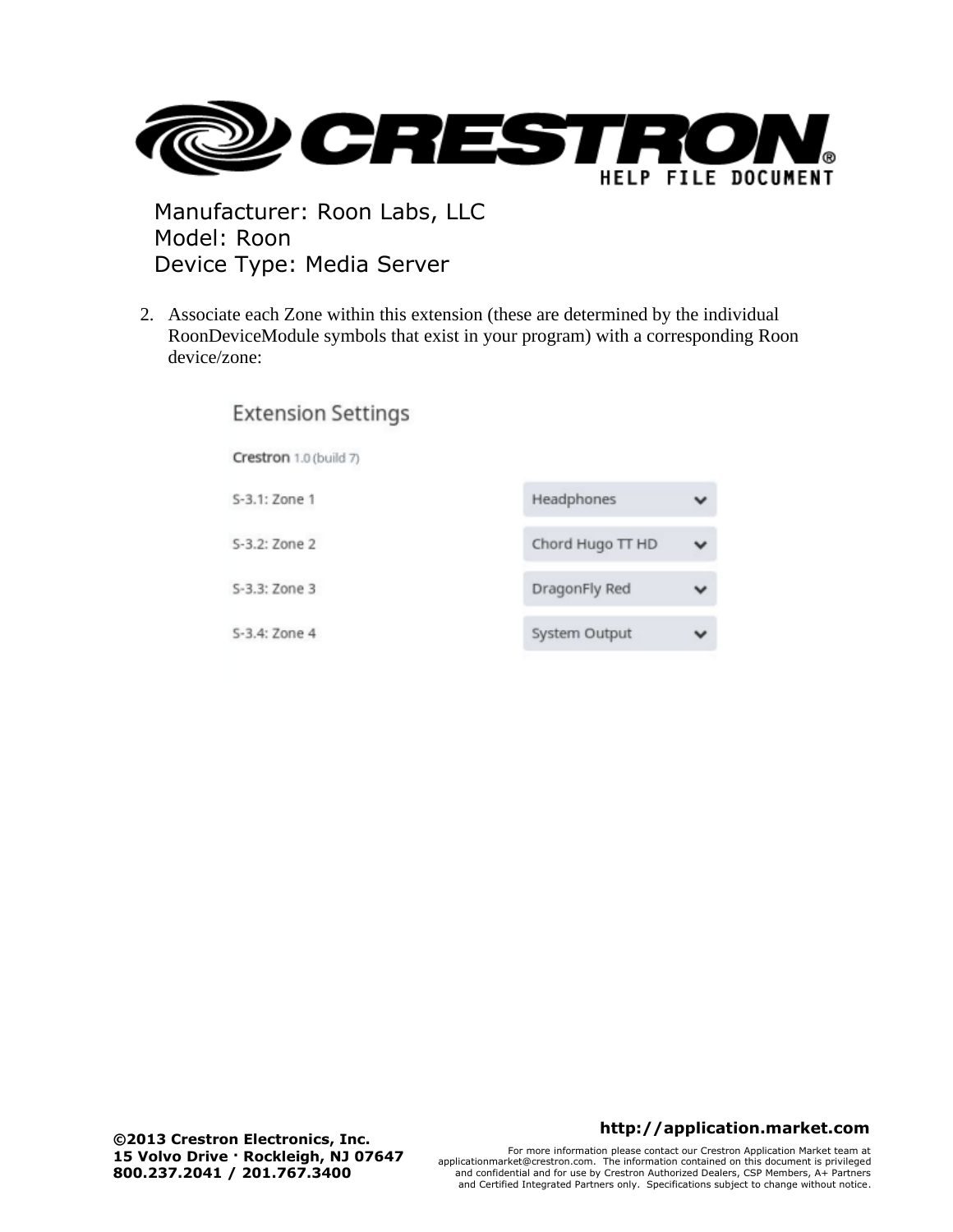

| <b>CONTROL:</b>          |   |                                                                                                                                                                                              |
|--------------------------|---|----------------------------------------------------------------------------------------------------------------------------------------------------------------------------------------------|
| Signal/Function Name     |   | D, S, A Digital, Serial, Analog signal property definition.                                                                                                                                  |
| <b>SystemModuleReady</b> | D | Indicates that the system module is up and operating, the device module won't<br>operate until this is set. Should be driven by the corresponding feedback join from<br>the RoonSystemModule |
| <b>StandBy</b>           | D | Pulse to put the audio hardware controlled by this module into standby mode                                                                                                                  |
| <b>ConvenienceSwitch</b> | D | Pulse to take the audio hardware controlled by this module out of standby mode and<br>do anything required to get it ready to play media                                                     |
| Play                     | D | Pulse to play media                                                                                                                                                                          |
| <b>Pause</b>             | D | Pulse to pause media                                                                                                                                                                         |
| <b>Play/Pause</b>        | D | Pulse to toggle between play and pause states                                                                                                                                                |
| <b>NextTrack</b>         | D | Pulse to switch to the next track                                                                                                                                                            |
| <b>PreviousTrack</b>     | D | Pulse to switch to the previous track                                                                                                                                                        |
| <b>Stop</b>              | D | Pulse to stop media                                                                                                                                                                          |
| <b>SetShuffleOn</b>      | D | Pulse to set Shuffle mode to on                                                                                                                                                              |
| <b>SetShuffleOff</b>     | D | Pulse to set Shuffle mode to off                                                                                                                                                             |
| <b>ToggleShuffle</b>     | D | Pulse to toggle Shuffle mode between on and off                                                                                                                                              |
| <b>SetLoop</b>           | D | Pulse to set Loop mode to loop the whole current queue                                                                                                                                       |
| <b>SetLoopOne</b>        | D | Pulse to set Loop mode to loop the current track                                                                                                                                             |
| <b>SetLoopOff</b>        | D | Pulse to set Loop mode to none                                                                                                                                                               |
| ToggleLoop               | D | Pulse to toggle between loop modes, in this order: whole queue > current track ><br>none                                                                                                     |
| <b>SetAutoRadioOn</b>    | D | Pulse to turn on auto radio, so that Roon will automatically enable radio mode when                                                                                                          |

**©2013 Crestron Electronics, Inc. 15 Volvo Drive · Rockleigh, NJ 07647 800.237.2041 / 201.767.3400**

## **http://application.market.com**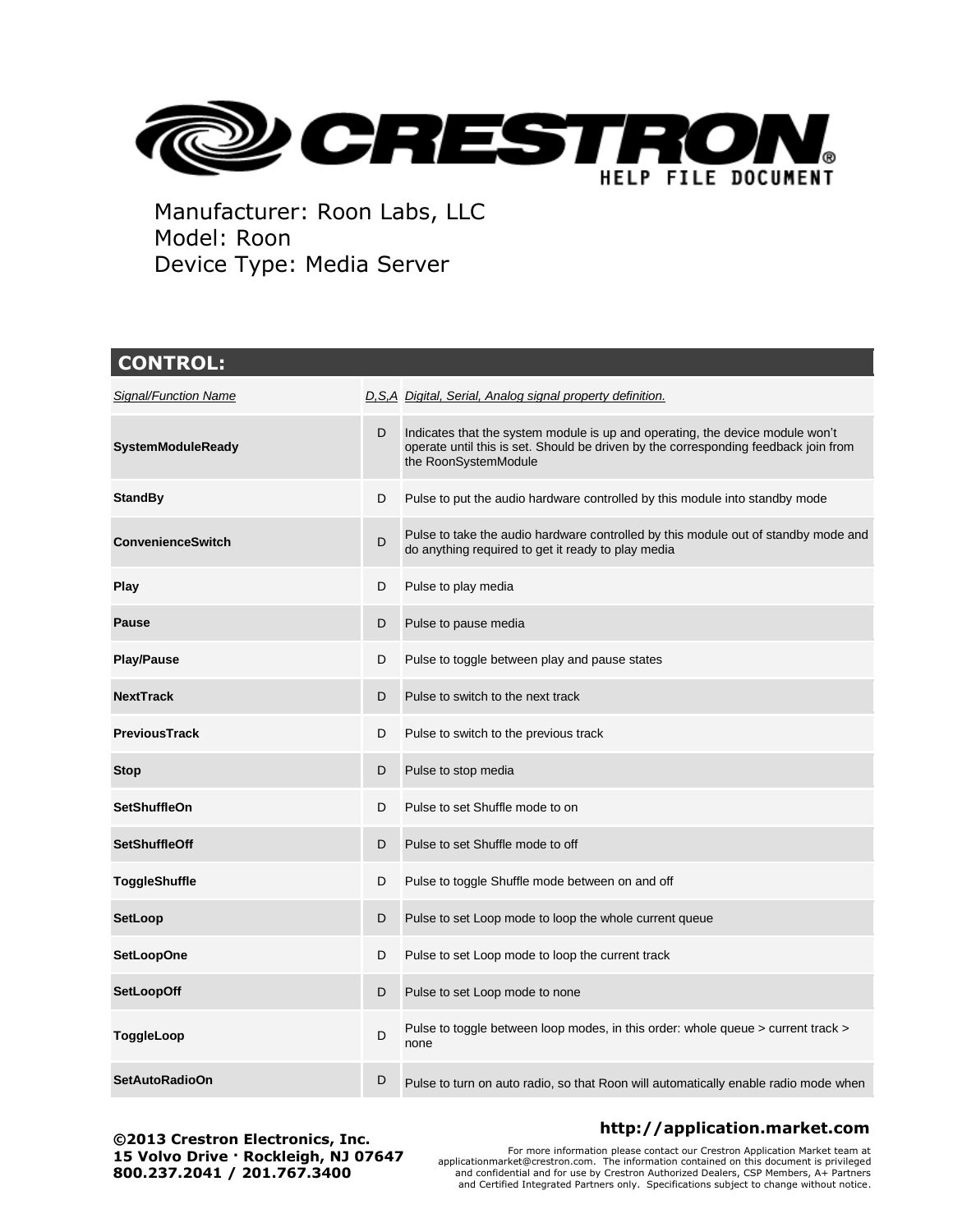

|                         |   | the current queue ends                                                     |
|-------------------------|---|----------------------------------------------------------------------------|
| <b>SetAutoRadioOff</b>  | D | Pulse to turn off auto radio                                               |
| <b>ToggleAutoRadio</b>  | D | Pulse to toggle auto radio                                                 |
| VolumeUp                | D | Pulse to increase volume slightly                                          |
| <b>VolumeDown</b>       | D | Pulse to decrease volume slightly                                          |
| Volume                  | A | Set the volume in the device's native units                                |
| <b>VolumeNormalized</b> | A | Set the volume in a normalized scale between 0 and 65535                   |
| <b>Mute</b>             | D | Pulse to mute the audio                                                    |
| <b>Unmute</b>           | D | Pulse to unmute the audio                                                  |
| <b>Mute/Unmute</b>      | D | Pulse to toggle mute between on and off                                    |
| <b>Seek</b>             | A | Seek to a position in the track in seconds                                 |
| <b>SeekNormalized</b>   | A | Seek to a position in the track, in a normalized scale between 0 and 65535 |
| <b>CRPC</b>             | S | To be connected to the Media Server Object Router module                   |

#### **http://application.market.com**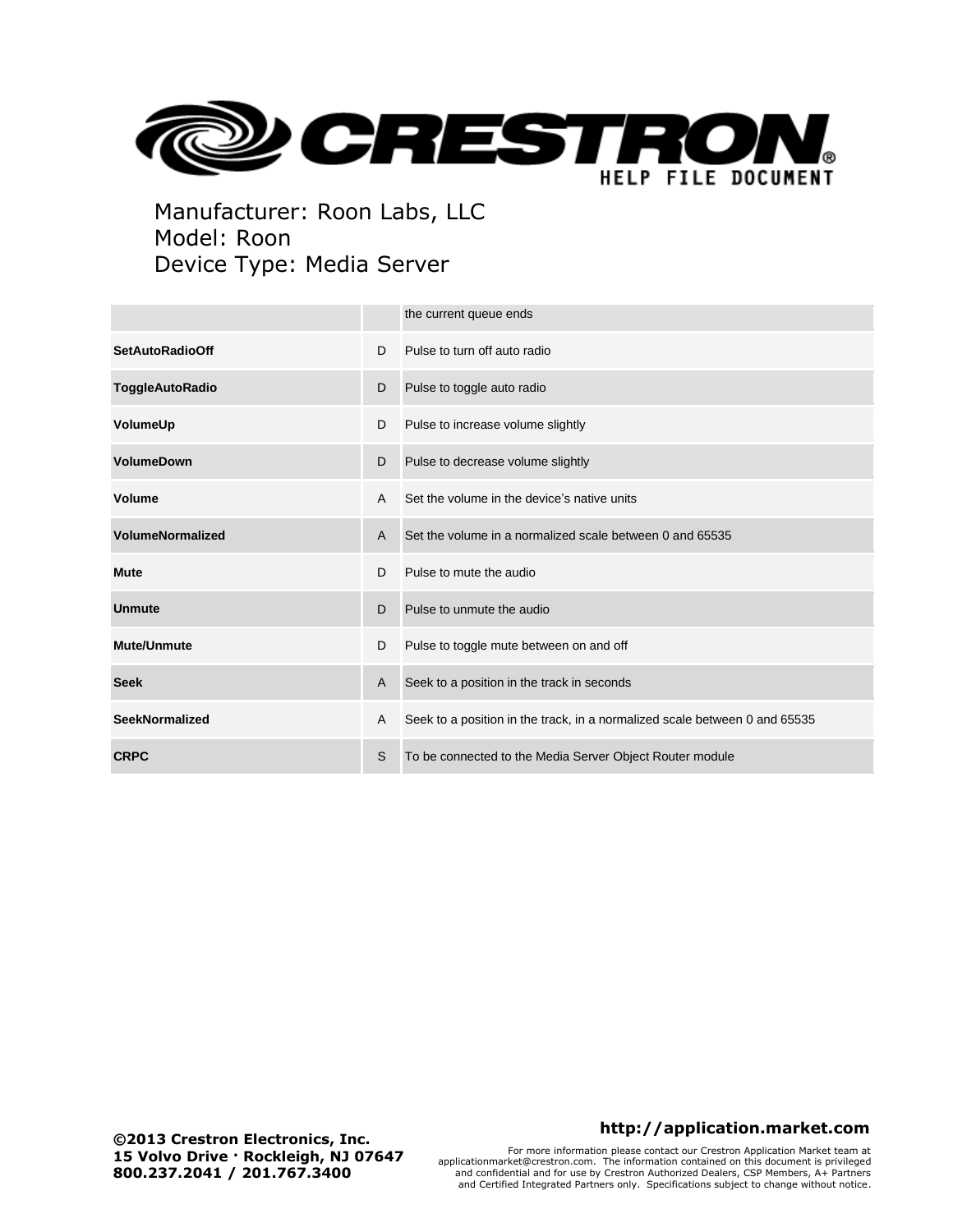

# **FEEDBACK: IsAvailable\_fb IsAvailable\_fb D** Set to high when the device module is available and functioning correctly **SupportsStandby\_fb** D Set to high if the hardware connected to this device module supports a standby mode **SupportsConvenienceSwitch\_fb** D Set to high if the hardware connected to this device module supports convenience switching **Name fb** S The name of the audio zone in Roon **IsPlayAllowed\_fb** D Set to high if the play action is available **IsPauseAllowed\_fb** D Set to high if the pause action is available **IsNextAllowed fb** D Set to high if the next track action is available **IsPreviousAllowed\_fb** D Set to high if the previous track action is available **Playing\_fb** D Set to high if media is playing **Paused\_fb** D Set to high if media is paused **Loading\_fb** D Set to high if a file is loading **Stopped\_fb** D Set to high if media is stopped **IsShuffle\_fb** D Set to high if Shuffle mode is active **IsLoop fb D** Set to high if Loop mode is set to loop the whole queue **IsLoopOne\_fb** D Set to high if Loop mode is set to loop a single track **IsAutoRadio\_db** D Set to high if auto radio mode is active, so that Roon will go to radio mode automatically when the queue ends **VolumeMin\_fb** A Minimum possible volume level, in the hardware's native units **VolumeMax\_fb** A Maximum possible volume level, in the hardware's native units

**©2013 Crestron Electronics, Inc. 15 Volvo Drive · Rockleigh, NJ 07647 800.237.2041 / 201.767.3400**

## **http://application.market.com**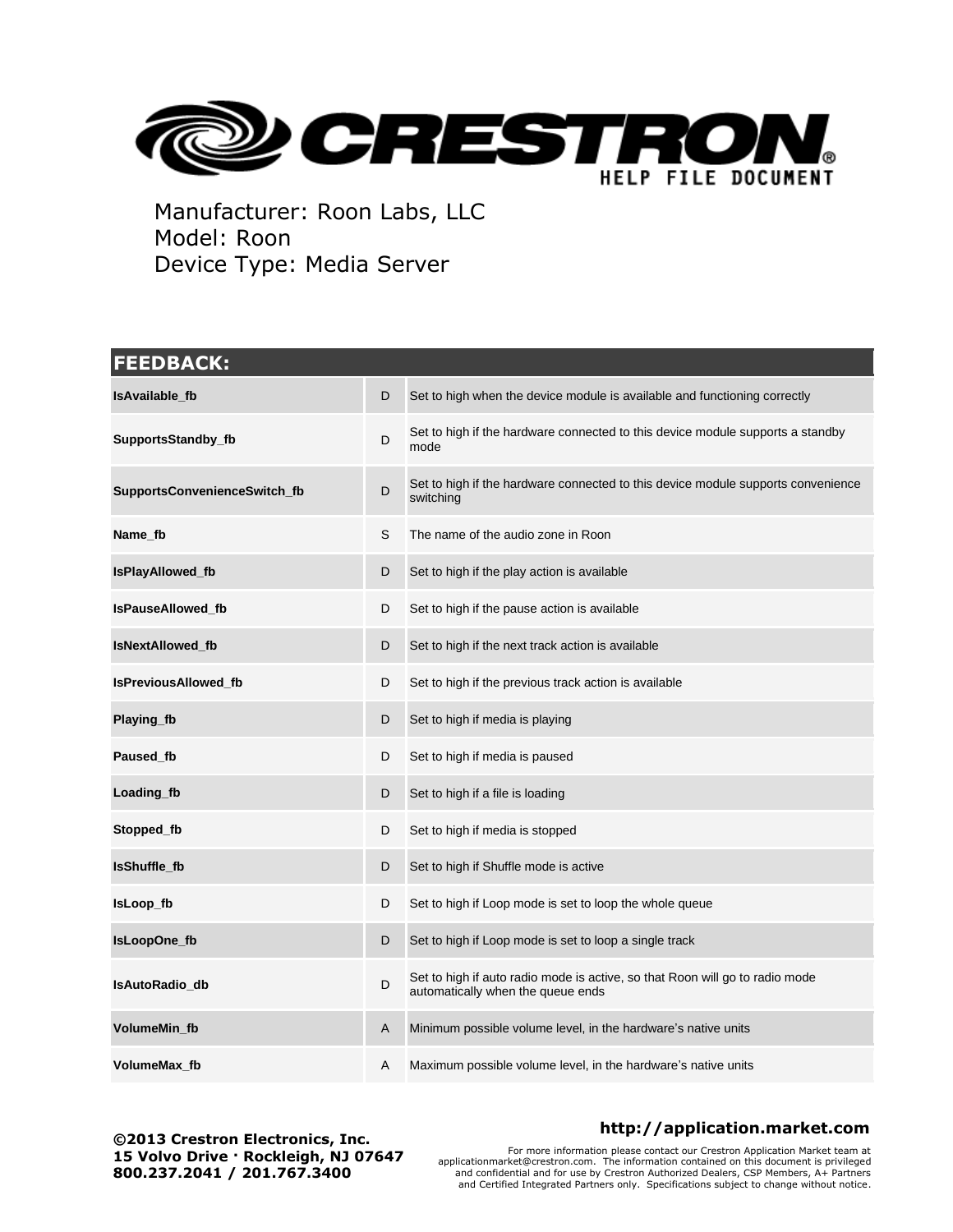

| Volume fb                  | A | Current volume, in the hardware's native units                                                                                                                                         |
|----------------------------|---|----------------------------------------------------------------------------------------------------------------------------------------------------------------------------------------|
| <b>VolumeNormalized fb</b> | A | Current volume, normalized to a range between 0 and 65535                                                                                                                              |
| VolumeType_fb              | S | Volume type, as a string. Possible values are "number," "dB," and "incremental." If<br>an unanticipated value is returned, treat it as "number"                                        |
| <b>IsVolumeFixed fb</b>    | D | Set to high if the hardware volume is fixed and cannot be controlled through Roon                                                                                                      |
| <b>IsMuted fb</b>          | D | Set to high if muted                                                                                                                                                                   |
| <b>IsSeekAllowed fb</b>    | D | Set to high if seeking is possible in the current track                                                                                                                                |
| <b>PositionSeconds fb</b>  | Α | Position in the current track in seconds                                                                                                                                               |
| PositionNormalized_fb      | A | Position in the current track, normalized to a range between 0 and 65535                                                                                                               |
| <b>PositionSerial_fb</b>   | S | Position in the current track, as a string suitable for displaying to users. Formatted<br>such that 1:23:45 indicates a position of 1 hour, 23 minutes, and 45 seconds into a<br>track |
| LengthSeconds_fb           | A | Length of the current track in seconds                                                                                                                                                 |
| LengthSerial_fb            | S | Length of the current track, as a string suitable for displaying to users. Formatted<br>such that 1:23:45 indicates a track length of 1 hour, 23 minutes, and 45 seconds               |
| ShowSeekPosition_fb        | D | Set to high if there is a meaningful seek position for the current track                                                                                                               |
| ShowLength_fb              | D | Set to high if there is a meaningful length for the current track                                                                                                                      |
| OneLine_fb                 | S | Now playing information formatted for a single-line display                                                                                                                            |
| TwoLine_Line1_fb           | S | First line of the now playing track information formatted for a two-line display                                                                                                       |
| TwoLine_Line2_fb           | S | Second line of the now playing track information formatted for a two-line display                                                                                                      |
| ThreeLine_Line1_fb         | S | First line of the now playing track information formatted for a three-line display                                                                                                     |
| ThreeLine_Line2_fb         | S | Second line of the now playing track information formatted for a three-line display                                                                                                    |
| ThreeLine_Line3_fb         | S | Third line of the now playing track information formatted for a three-line display                                                                                                     |
| NowPlayingImageUrl_fb      | S | URL for the artwork to be shown with the currently playing track                                                                                                                       |

**©2013 Crestron Electronics, Inc. 15 Volvo Drive · Rockleigh, NJ 07647 800.237.2041 / 201.767.3400**

## **http://application.market.com**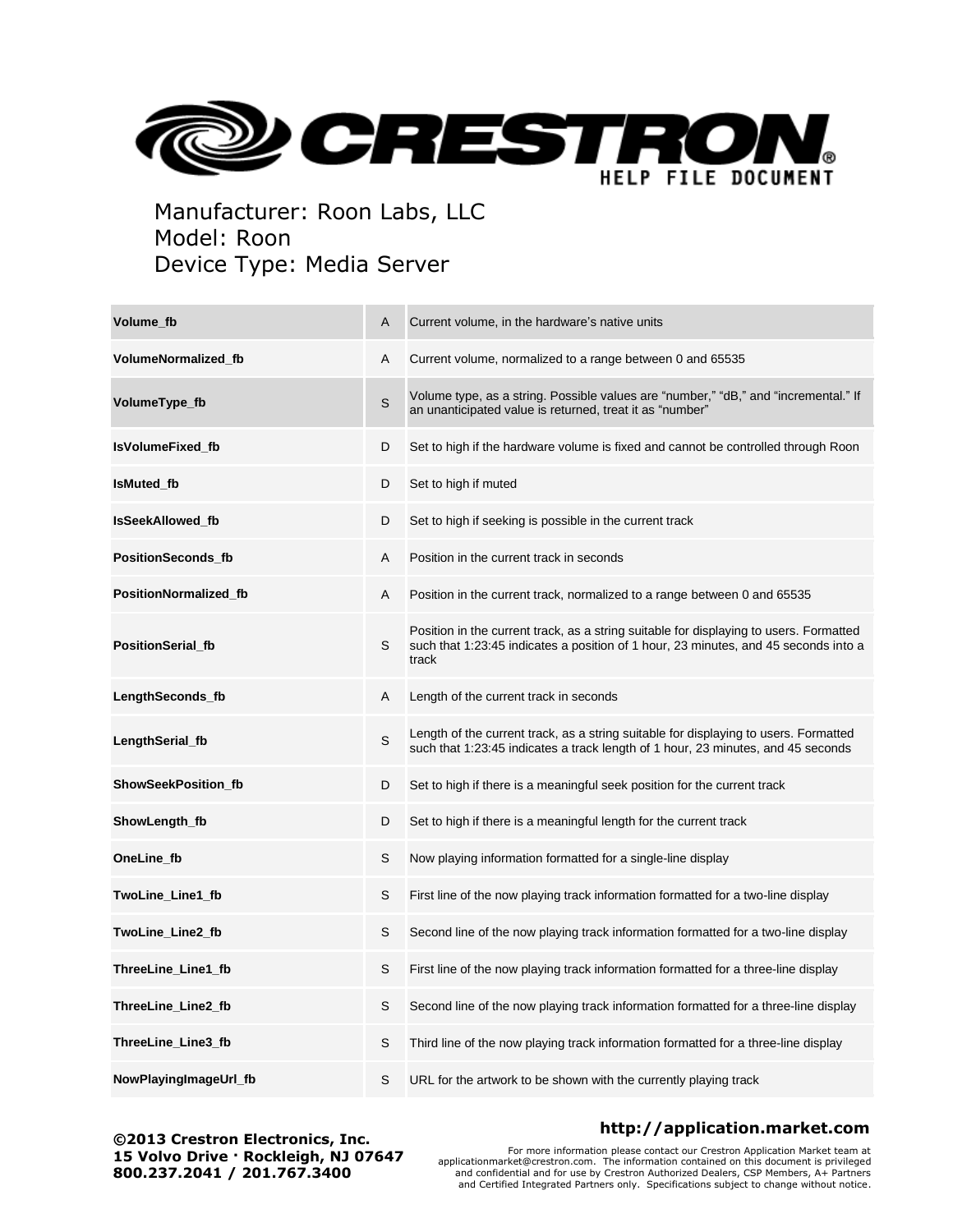

| PlayBackError fb | Error message for the currently playing track            |
|------------------|----------------------------------------------------------|
| CRPC fb          | To be connected to the Media Server Object Router module |

## **PARAMETERS: (anything needed to be assigned inside program)**

**Output Name**

S Name for the device that will be displayed in the Extension Settings for the Crestron Extension within the Roon app (see screenshot shown in Step 2 at the beginning of this file for reference)

# **TESTING: (please fill out carefully)**

| <b>OPS USED FOR TESTING:</b>     | CP4 on v2.7000.00052.01         |  |  |
|----------------------------------|---------------------------------|--|--|
| SIMPL WINDOWS USED FOR TESTING:  | 4.1800.14.01                    |  |  |
| DEVICE DB USED FOR TESTING:      | 200.155.002.00                  |  |  |
| <b>CRES DB USED FOR TESTING:</b> | 211.00.002.00                   |  |  |
| <b>SAMPLE PROGRAM:</b>           | Roon Example CP4 - Build 10.smw |  |  |

#### **http://application.market.com**